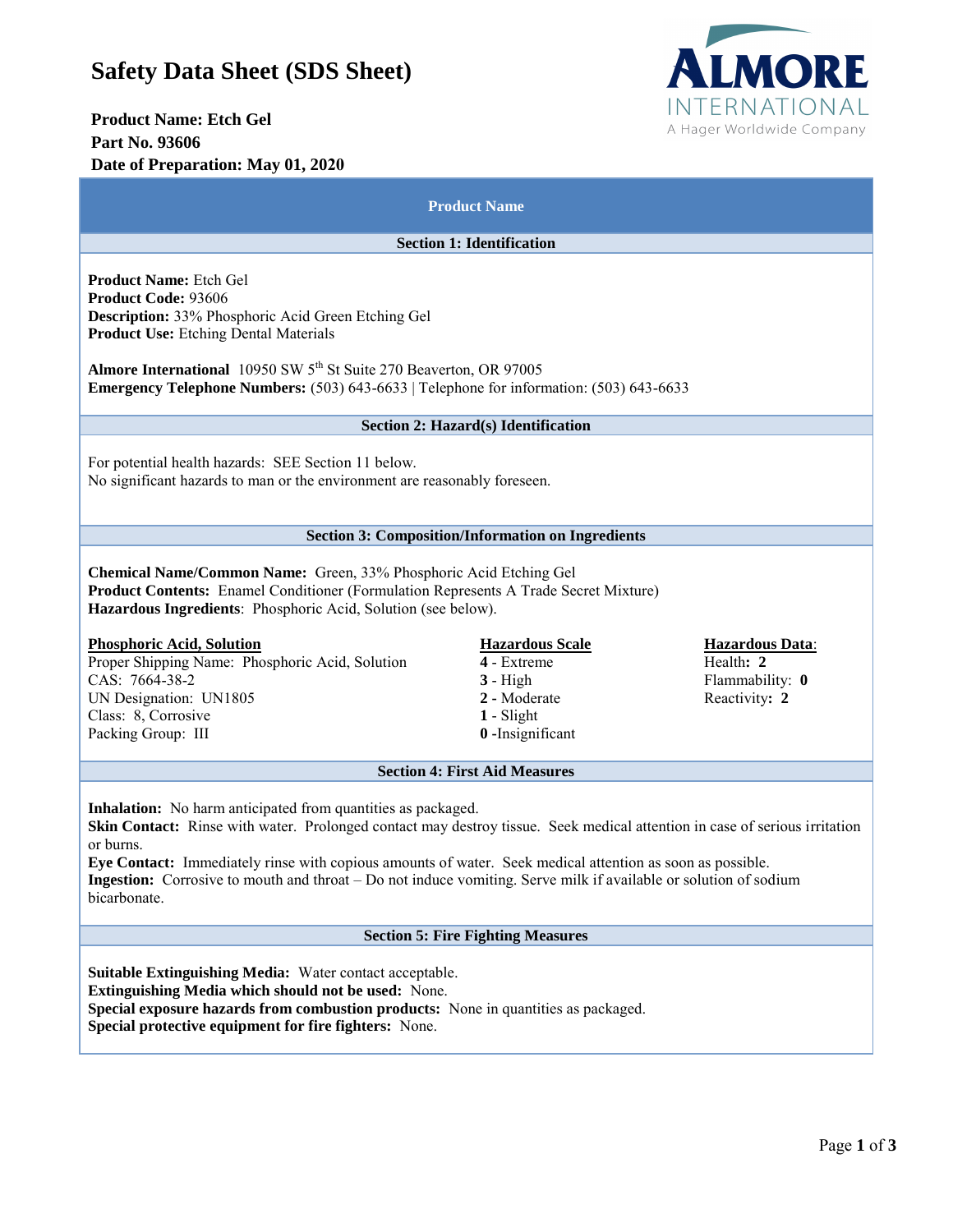#### **Section 6: Accident Release Measures**

**Personal Precautions and Emergency Procedures:** Avoid contact of skin or eyes. Wash hands with soap and water if contact occurs.

**Environmental Precautions and Methods for Containment:** Dispose in DOT approved waste containers. **Methods for Cleaning Up:** Dilute with large amounts of water and dispose.

### **Section 7: Handling and Storage**

**Handling Precautions:** Avoid proximity of reactive metals and alkaline substances. **Safe Storage Conditions:** Store at temperatures not exceeding 83°F (30°C). **Other Restrictions or Recommendations:** None.

#### **Section 8: Exposure Controls / Personal Protection**

**OSHA Permissible Exposure Limits:** Not established. **Respiratory Protection & Ventilation:** Not required under normal handling. **Protective Clothing or Equipment:** Exam gloves and safety glasses recommended. **Unusual Work/Hygienic Practices:** If contact with skin or eyes occurs, wash immediately with copious amounts of water.

#### **Section 9: Physical and Chemical Properties**

**Appearance (physical state, color, etc.):** Green gel. **Odor:** Negligible. **Odor threshold:** Not established.  $pH: \sim 1$ . **Melting point/freezing point:** Not applicable. **Initial boiling point and boiling range:**  $\sim 100^{\circ}$ C. **Flash point:** Not applicable. **Evaporating rate:** Not established. **Flammability (solid, gas):** No. **Upper/Lower flammability or explosive limits:** Not applicable.

#### **Section 10: Stability and Reactivity**

**Stability:** Generally stable.

**Conditions of Instability:** Not applicable.

**Incompatibility or Reactivity with Various Substances:** Reactive metals, alkaline substances.

**Hazardous Decomposition Products:** Phosphoric acid vapors and phosphoric oxides, if exposed to extreme heat. **Hazardous Polymerization:** Not applicable.

**Conditions to Avoid:** Avoid temperatures above 83°F (30°C).

#### **Section 11: Toxicological Information**

**Potential Acute Health Effects:** Eye irritation upon contact. Skin irritation upon prolonged exposure. **Potential Chronic Health Effects:** Possibility of severe skin/eye damage upon prolonged or repeated exposure. **Signs and Symptoms of Exposure:** Skin/eye irritation.

**Medical Conditions Generally Aggravated by Exposure:** None known.

**Carcinogenic or Potential Carcinogenic Effects:** No ingredient listed as a carcinogen.

**Other Potential Health Effects:** None known.

#### **Section 12: Ecological Information**

No ecological damage or impact anticipated upon exposure to the environment in quantities as packaged.